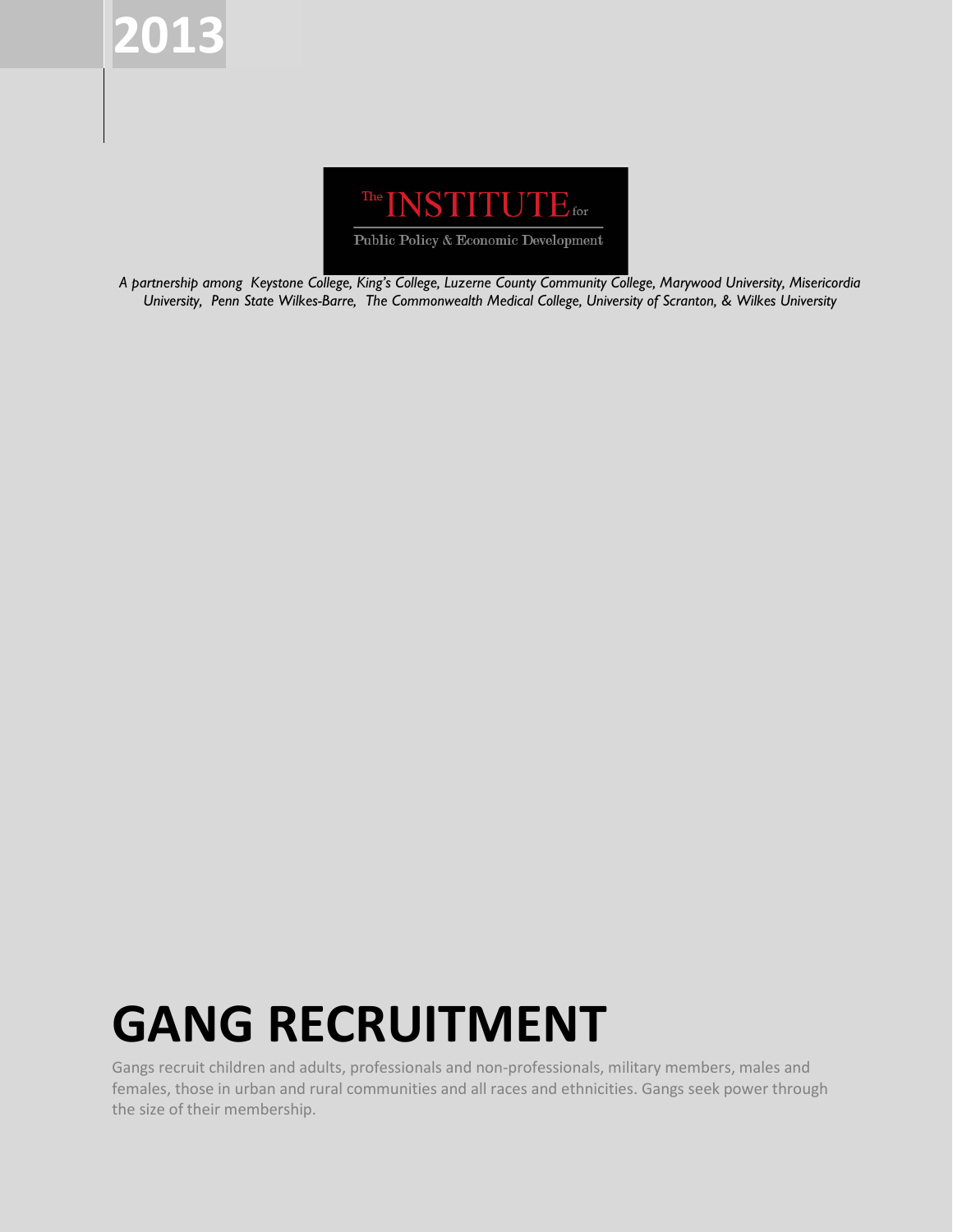# **Table of Contents**

Study prepared by: The Institute for Public Policy & Economic Development

The Institute for Public Policy & Economic Development (The Institute) is a partnership of nine colleges and universities in the Scranton/ Wilkes-Barre/ Hazleton Metropolitan Statistical Area. The Institute's managing partner is Wilkes University.

### **Research Team**

Principal Investigator — Teri Ooms

Intern Research Associates — Robert Nelson | Roger P. Sporre | Kevin Watters

Study prepared on behalf of OPERATION GANG UP. An initiative developed by Congressman Lou Barletta and State Senator John T. Yudichak and funded by the Pennsylvania Commission on Crime and Delinquency.

[http://www.operationgangup.com](http://www.operationgangup.com/)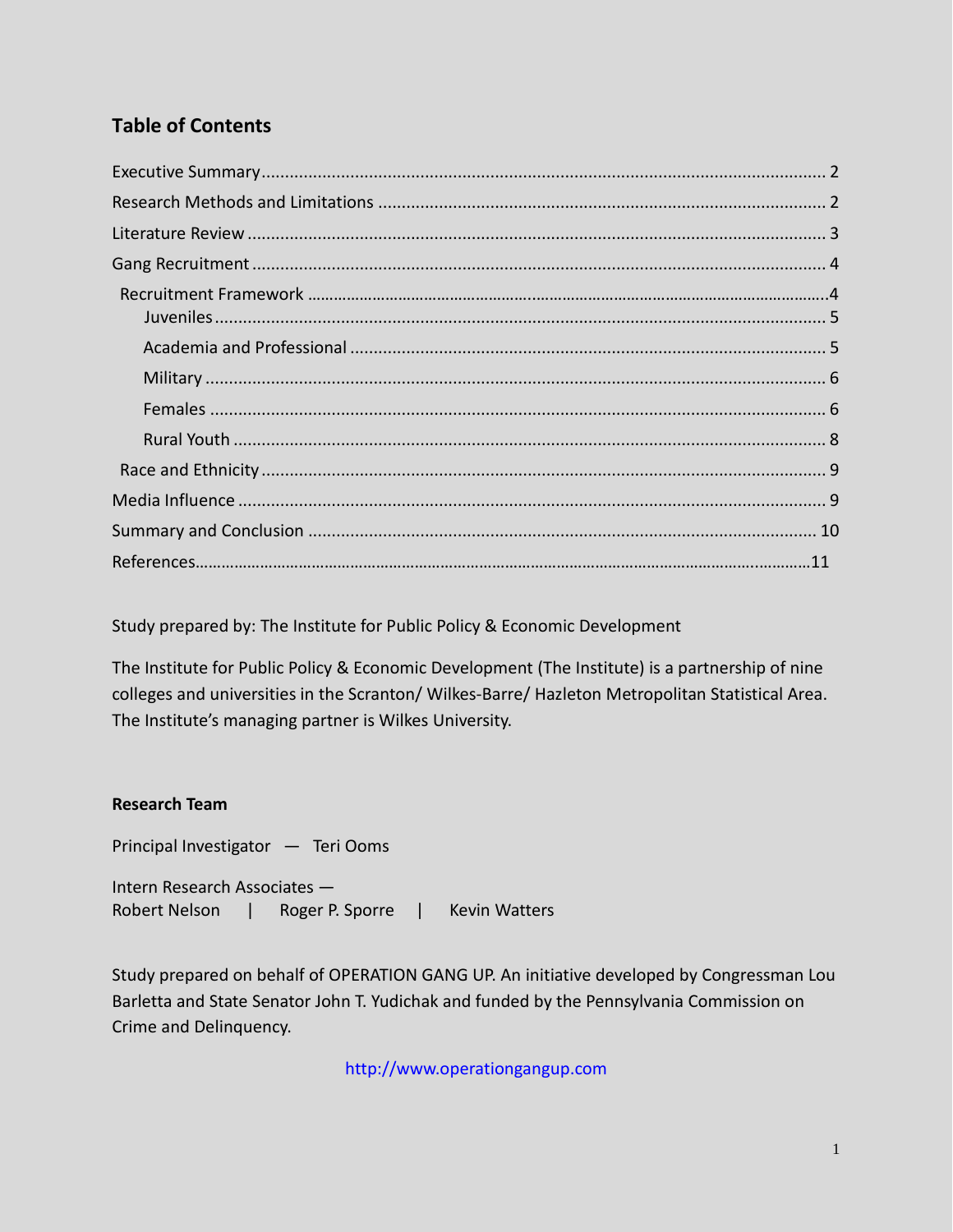## <span id="page-2-0"></span>**Executive Summary**

This white paper reviews the modern trends and methods of gang recruitment. Research shows that gang member migration is not an adequate excuse for gang problems. Gang-afflicted areas typically have indigenous gangs for at least one year before migration takes place. Therefore, local recruitment must be recognized and understood as the primary source of gang proliferation. Gangs work to increase their size. The bigger they are, the more powerful they are.

It should also be understood that northeastern Pennsylvania, like other regions have a presence of both local gangs and nationally known gangs. Some local gangs are independent and others are affiliated with the nationally known gangs.

At-risk youth exhibit a few common characteristics. They have often recently experienced critical life events, exhibit anti-social or risky behavior, have been exposed to delinquent beliefs, weak parental monitoring, peer delinquency, and/or negative peer influence. Those between the ages of 13 and 15 seem to be a primary target --although a variety of ages, including even college age students and professionals, can become gang recruitment targets. Females continue to play only a minor role in gangs across the country. Racially, gangs are primarily composed of African Americans and Hispanic or Latinos, but gangs become more diverse in race and gender in rural areas and smaller cities and Caucasian participation has increased tremendously over the past decade.

The influence of gangs has begun to spread with the use social media. Some research shows that gangs have used social networking sites to recruit rural members. Gangs infiltrating the military and the professional worlds have begun to worry law enforcement officials. To fund their operations, larger gangs, requiring greater finances, have turned to white collar crime - such as mortgage fraud -- in addition to the drug trade. This means that non-traditional targets are being pursued.

## <span id="page-2-1"></span>**Research Methods and Limitations**

The research methods for this study are a combination of data "mining" and personal interviews. With data mining, the data will be taken, analyzed, and synthesized from many sources in order to gain a better understanding of the issue. Data were gathered from sources including, but not limited to, scholarly articles and journals, publications by local, state, and federal agencies, online bulletins, law enforcement publications, news media, and other sources. In addition to data mining, personal interviews were conducted with criminal justice professionals with expert knowledge of gangs. By collecting and summarizing this data, researchers and viewers can better understand gang recruitment, how it occurs, and the totality of their targets.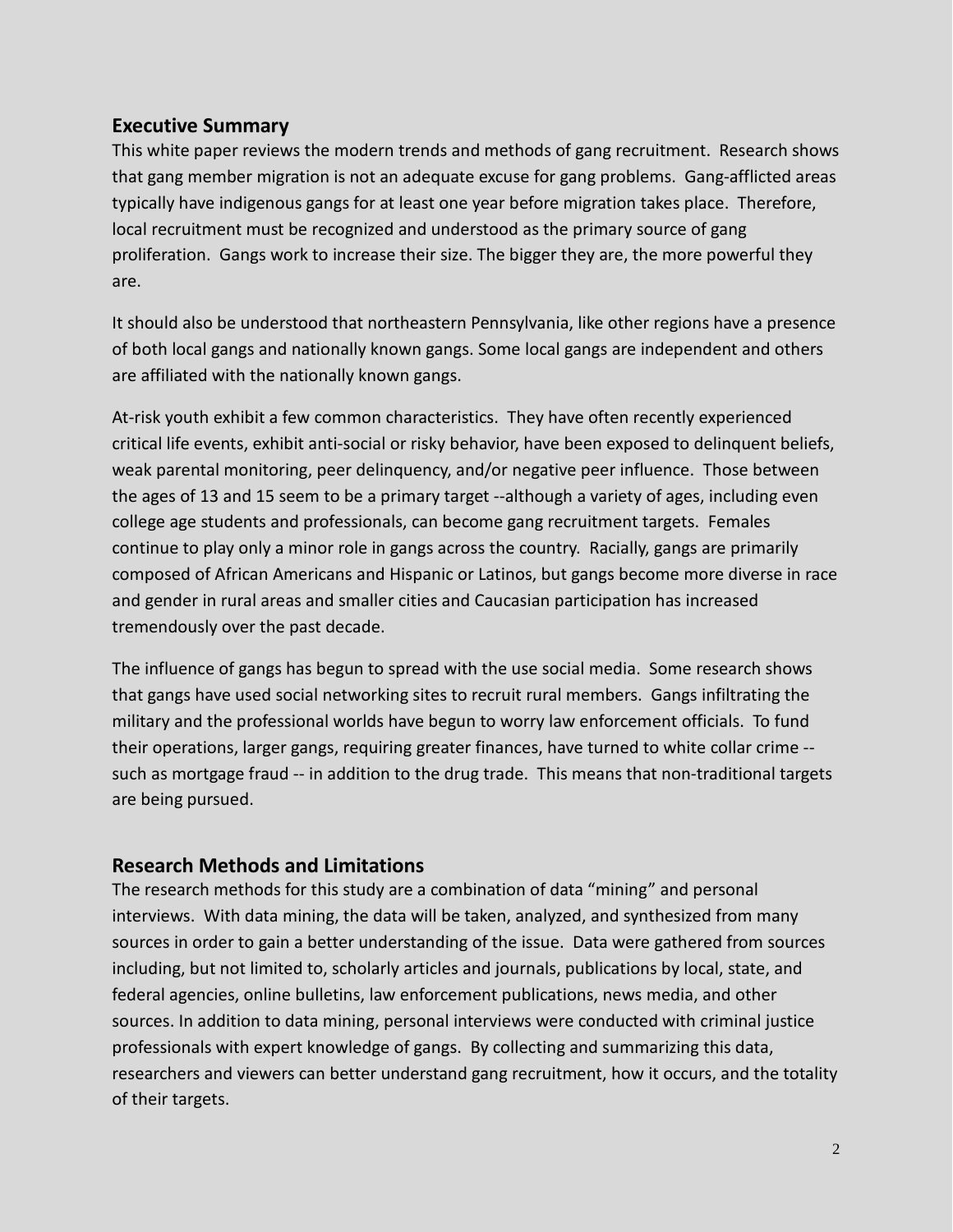It must be noted that the professionals who were interviewed hold conditions upon the use of their knowledge and identity. A corrections officer in the interview wished to remain anonymous, being known only by his occupation and rank. Dr. D. Darell Dones, with the Behavioral Science Department of the Federal Bureau of Investigation (FBI), is named and quoted directly in the paper. Dr. Dones' statements do not reflect the opinions or perceptions of the FBI.

Charts and data on gang demographics are taken directly from the National Gang Center's website, which report findings of its National Youth Gang Survey. The survey involves more than 2,500 law enforcement agencies serving a variety of municipalities across the country. The sample ranges from large cities to rural areas.

One limitation of the data gathering methods is the potential research bias any time a study is referenced for third party use. When non-scholarly or non-peer reviewed works are cited, there is a possibility of a media bias, as the work is not "scientific" and merely informative. When conducting an interview, there is a possibility for the researcher to misinterpret the information being provided by the professional.

## <span id="page-3-0"></span>**Literature Review**

It is often a common practice among the media and politicians to blame increased gang activity on an influx of gang member migration from nearby metropolitan areas. However, this perception has not only been proven misguided, but also takes attention away from the community's own mistakes and ignores the greater problem of gang recruitment.

In *Crime and Public Policy*, Cheryl Maxson, an associate professor in the Criminology, Law and Society Department at the University of California, Irvine, references research conducted in the late 1990s involving law enforcement experts in over 200 cities. Such research shows that "the majority had indigenous local gangs at least one year prior to the first arrival of gang migrants." Thus, gang activity is not typically a result of migration, but rather migration is a symptom of pre-existing gang activity. Established gang activity is the result of successful local recruitment efforts.

Maxson notes six risk factors for youth gang recruitment that are consistently supported by empirical research on the topic:

- *1.* Critical life events, such as serious illness or injury; disruption in intimate relationships
- *2.* Non-delinquent problem behaviors, such as risk-taking, impulsivity, and anti-social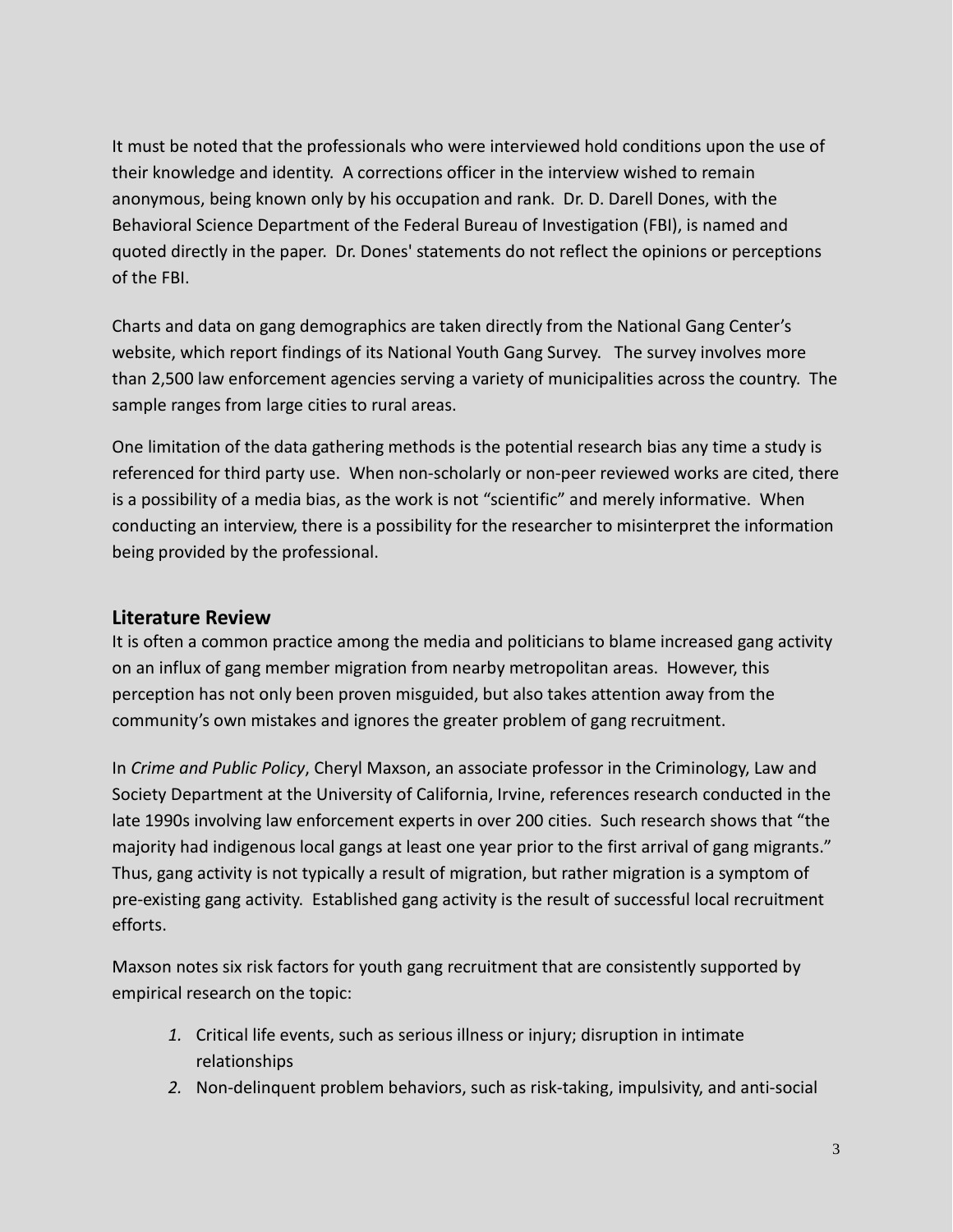tendencies

- *3.* Delinquent beliefs, such as acceptance of antisocial behavior and neutralization guilt over offending
- *4.* Weak parental monitoring
- *5.* Peer delinquency
- *6.* Negative peer influence

Youth experiencing any of the above situations should be recognized as at-risk for gang recruitment. Maxson writes that children between the ages of 13 and 15 are the most typical recruits. However, Kara Leva, an Assistant Professor at Rowan University who performed research on the topic, reports that students as young as nine years old are targets for gang recruitment. According to Leva, young students appeal to gangs because they have more years remaining before they can be tried as adults in the legal system.

Lisa Taylor-Austin has served as expert witness in legal actions involving gangs for 13 years. Her experience of over 20 years as a school counselor has led her to become familiar with the gangs and recruitment targets. Taylor-Austin says prospects are either attracted "toward something they perceive as positive-- money, friendship, drugs or status-- or pushed from other issues in their life -- divorce, abuse, difficulty in school or peer relationships." Once a student is tempted by gang membership, Taylor-Austin says, "You have three to six months to help them change their mind."

## <span id="page-4-0"></span>**Gang Recruitment**

According the FBI's 2011 National Gang Threat Assessment, there are approximately 1.4 million active gang members that make up over 33,000 gangs nationwide. With a growing number of gangs, the struggle for power and dominance also grows, and essential to the survival of a gang is the recruitment of new members. Traditionally, gangs have had relatively standard targets for recruitment, however more and more gang-experts are noticing a shift in the new members that gangs are attracting.

Gangs are becoming smarter and more adaptable in not only the crimes they commit, but also the individuals they recruit. Additionally, the Internet and social media have fostered in a new era of gang expansion. Gangs grow from the ground up, and expand in size and scale. Similar to a business, the larger a gang becomes, the larger its income base must be to support it. Smallscale, local gangs will generally not be involved in large-scale criminal business ventures.

## **Recruitment Framework**

The operation and size of a gang largely determines who it recruits. According to Dr. D. Darell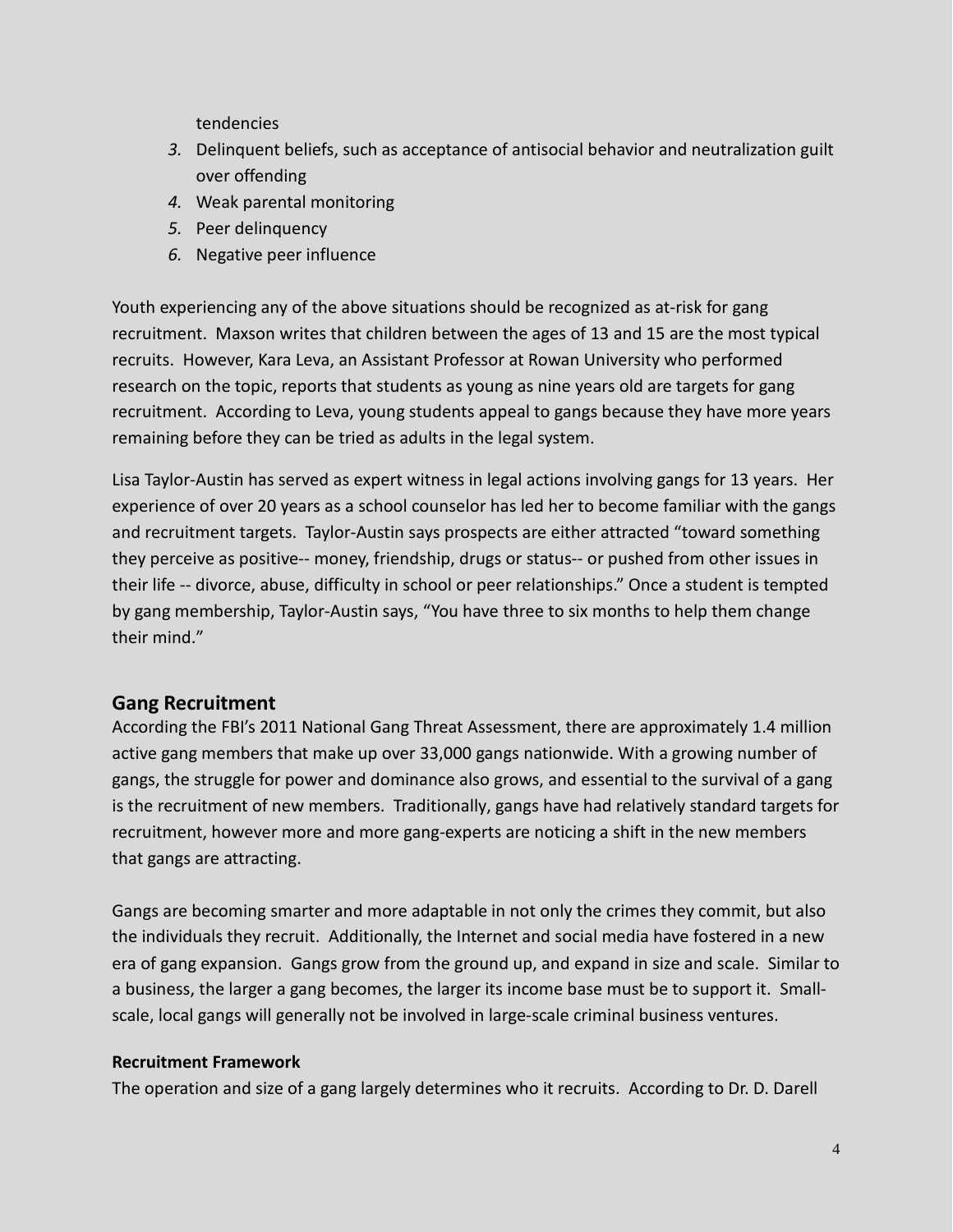Dones of the FBI's Behavioral Science Department, the common thread in all gangs is that they're all about making money, and they recruit to serve that purpose. To discover who a gang is recruiting, the gang's criminal enterprise must be examined. The need of the gang is based upon the direction in which it wishes to expand, with respect to its criminal pursuits. "Recruitment is based off of criminal demographics," states Dr. Dones.

<span id="page-5-0"></span>Dr. Dones goes on to explain that gang recruitment serves to support two functions: integration and expansion. Gangs look to integrate new members to support overall gang expansion. To expand a gang's criminal enterprise, there has to be both a market and people for support. For example, as with expanding any business, people with the knowledge of an enterprise that an organization wishes to expand into are sought after.

### **Juveniles**

As a Corrections Captain and gang expert stated; "Gangs are looking for individuals in different industries; basically recruit whoever you can — then figure out their role after." Increasing a gang's size increases its power.

However, gangs have begun recruiting unsuspected juveniles, who are valued for multiple reasons. They bring knowledge that traditional gang members may not have, such as mathematics, business and accounting. Also, they generally will not draw the attention of educators as easily as traditional gang members. This, combined with the trend of many gangs avoiding unwanted attention by not displaying signs, colors or other traditional identifiers, poses a much greater challenge for law enforcement and the community to identify and solve gang-related problems.

In June 2013, *The Citizens' Voice* reported Hazleton law enforcement claimed that students as young as fifth graders were being recruited by gangs.

### <span id="page-5-1"></span>**Academia and Professional**

Even locally, there have been cases of gangs sending members to college campuses specifically for the purpose of furthering the gang's criminal enterprise. Often, gang members will maintain status in social circles to distribute drugs and actively recruit others. Similar to recruitment of high achieving high school students, college students are also a valuable target for their knowledge and future access to professional services.

A demographic study of one inner city gang by Levitt and Vanketesh showed that 17.4% of gang members had some college education, while 4.7% held a Bachelor's degree or higher. The same study showed that nearly 50% of gang members had less than a high school diploma. With reports showing an educational structure observed by Levitt and Vanketesh, it can be expected that gangs will continue to pursue those who have achieved higher levels of education.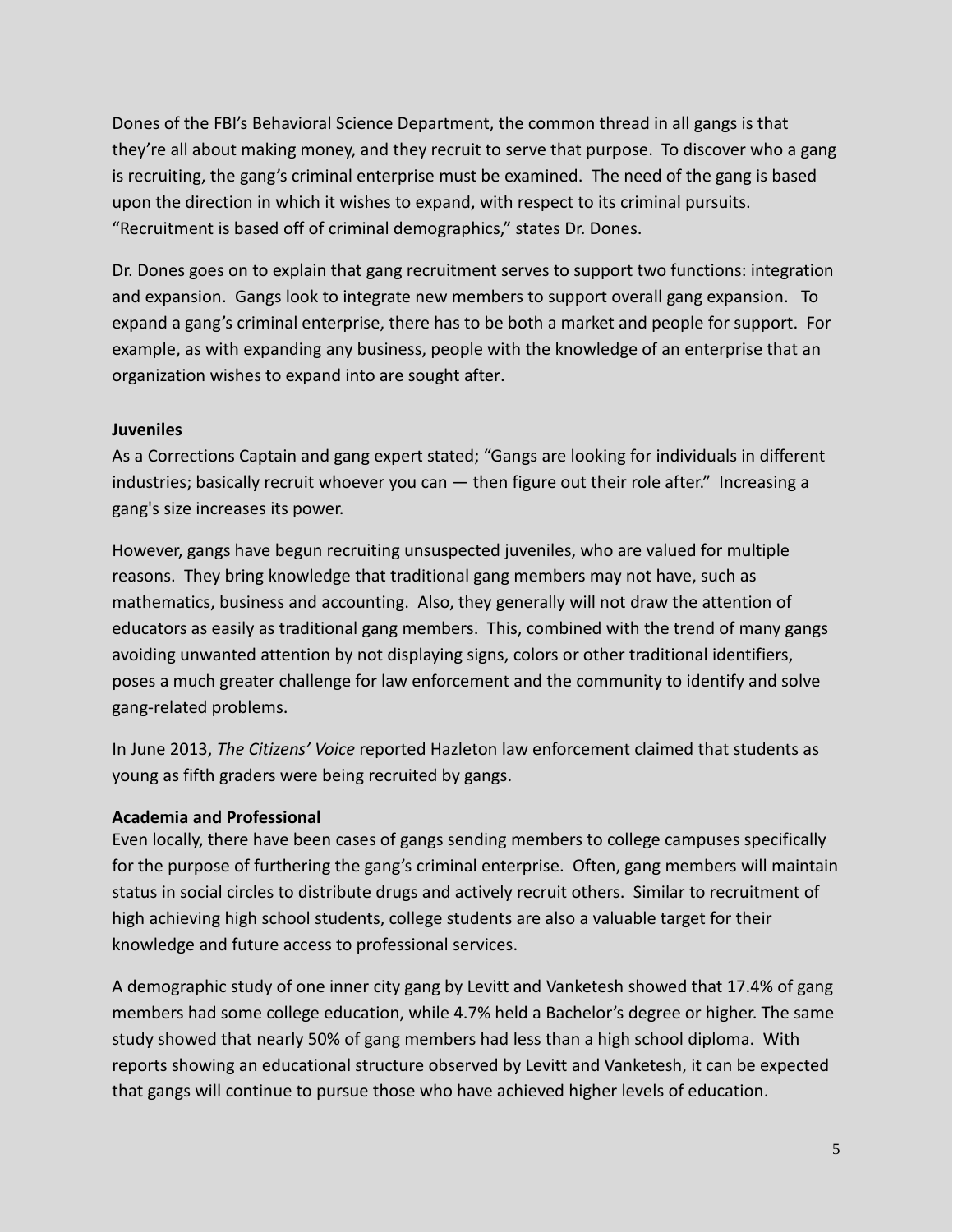Dr. D. Darell Dones believes that professionals are recruited into gang activity largely by their own naivety. They often do not realize that they are becoming involved with a gang until it is too late. A gang looks for interest and uses that as a way to socially engage the person. Gangs often cater to the person's interests and provide some goods or services to the individual that can later be used to claim the individual is indebted. While engaging the individual, they look to find out as much information about that person as possible. "Once they 'dirty you up' then they will ask for favors, and if the individual refuses then they begin to threaten: first with exposure, then with violence," added Dones.

#### <span id="page-6-0"></span>**Military**

The 2011 National Gang Threat Assessment identified over 53 gangs whose members have infiltrated at least one branch of the military. Gang members serving in the armed forces pose not only a security threat, but also a threat to law enforcement upon their return from service. Many police departments don't have the knowledge and training that gang members possess, making recruitment of other service men and women even more of a threat than other recruitment methods.

Gang infiltration into the armed forces opens up world of resources normally unavailable. Gang members have been responsible for a multitude of thefts of military equipment, from assault rifles and artillery rounds, to helmets and body armor. The problem of gang activity isn't contained to gang members who simply join as members; it expands when such members actively recruit fellow servicemen and women. In 2005, a 25-year-old Army Sergeant died in his bed after a brutal nine-person initiation beating, which occurred on base. Signs of gang activity within the military have been reported in the streets of Iraq, when gang affiliated graffiti began to appear where troops were stationed.

#### <span id="page-6-1"></span>**Females**

From support functions, to prostitution, to entirely female gangs, women are just as susceptible to gang recruitment as males. In an article by Shirley Henderson for EBONY magazine, several women discussed their gang involvement. One woman stated that she joined the gang because she was born into it (her parents were former gang members) and gang members were labeled "outsiders" at school and she identified with that. While another said she joined the gang because she felt a connection with the gang members she knew from her neighborhood, despite growing up in a two parent home and attending private school. Often women become gang members by way of proxy with some male relation, be it a family member or boyfriend. While some females are recruited into the gang to provide support functions, such as driving getaway cars or holding drugs and money, others become fully active members who adopt the same roles as male members.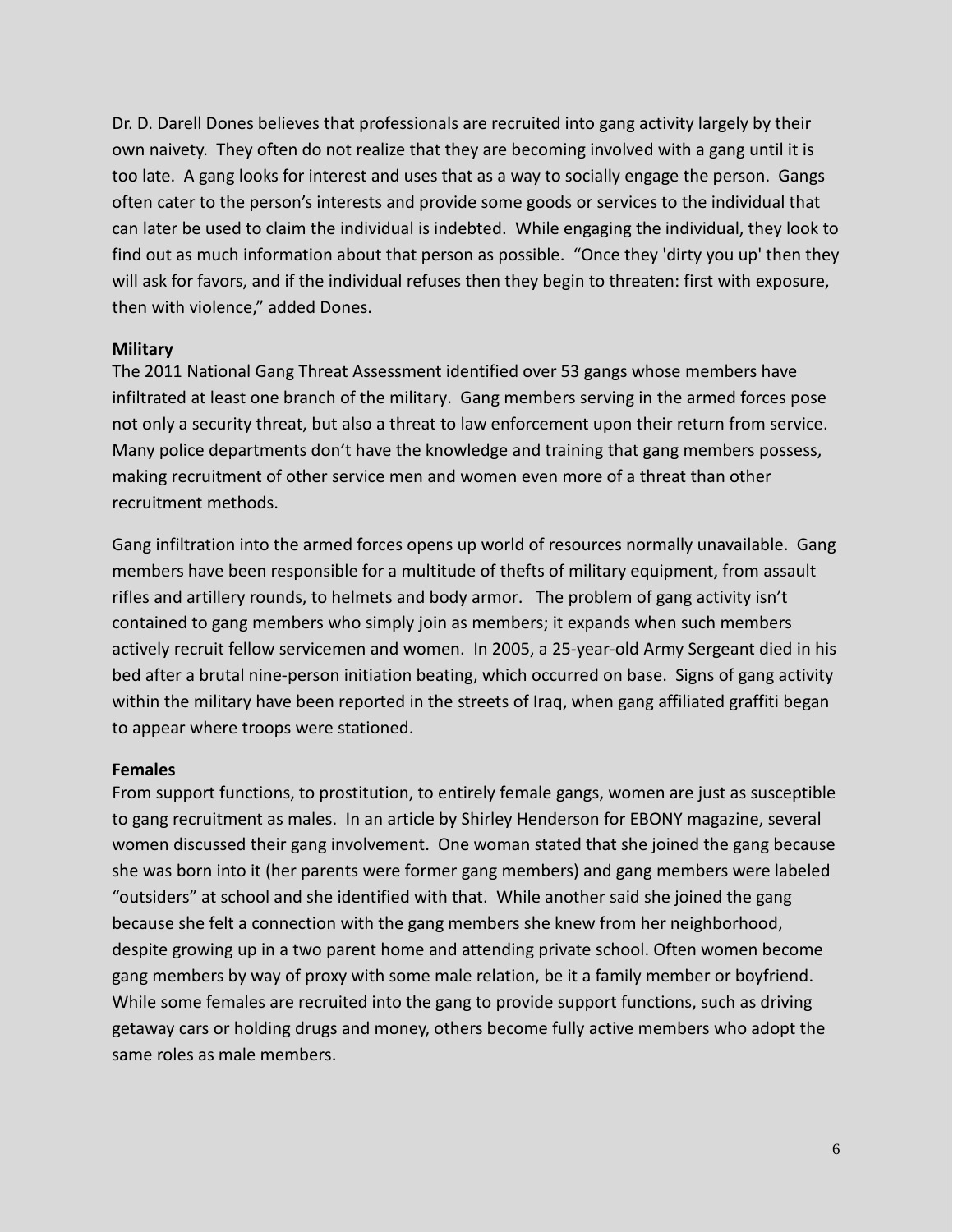Some gangs have developed systematic methods of recruitment into their prostitution rings. While not faced with the same circumstances that would traditionally drive an individual into gang involvement, young women from middle-class, suburban homes have been drawn to gangs by the allure of money, drugs, and the excitement of gang life. Similar to other recruitment methods, gangs sponsor parties and scout for suitable recruits. Once it finds a young woman who fits its need, the gang discloses its gang status, promises protection and proceeds to give the individual gifts — further building a social bond. Dr. Dones believes that white females with unsuspecting backgrounds are particularly attractive targets, as they do not traditionally fit any gang-member stereotypes.

Women make up nearly 10% of all gang members. The number of female gang members has had minor fluctuations since 1998, hitting a low in 2004 and then increasing in 2010 to 1998 levels.



Female gang participation is higher in rural and suburban counties and smaller cities as opposed to larger cities. This is most likely due to the higher number of gangs and gang members in larger cities compared to smaller cities and suburban and rural counties.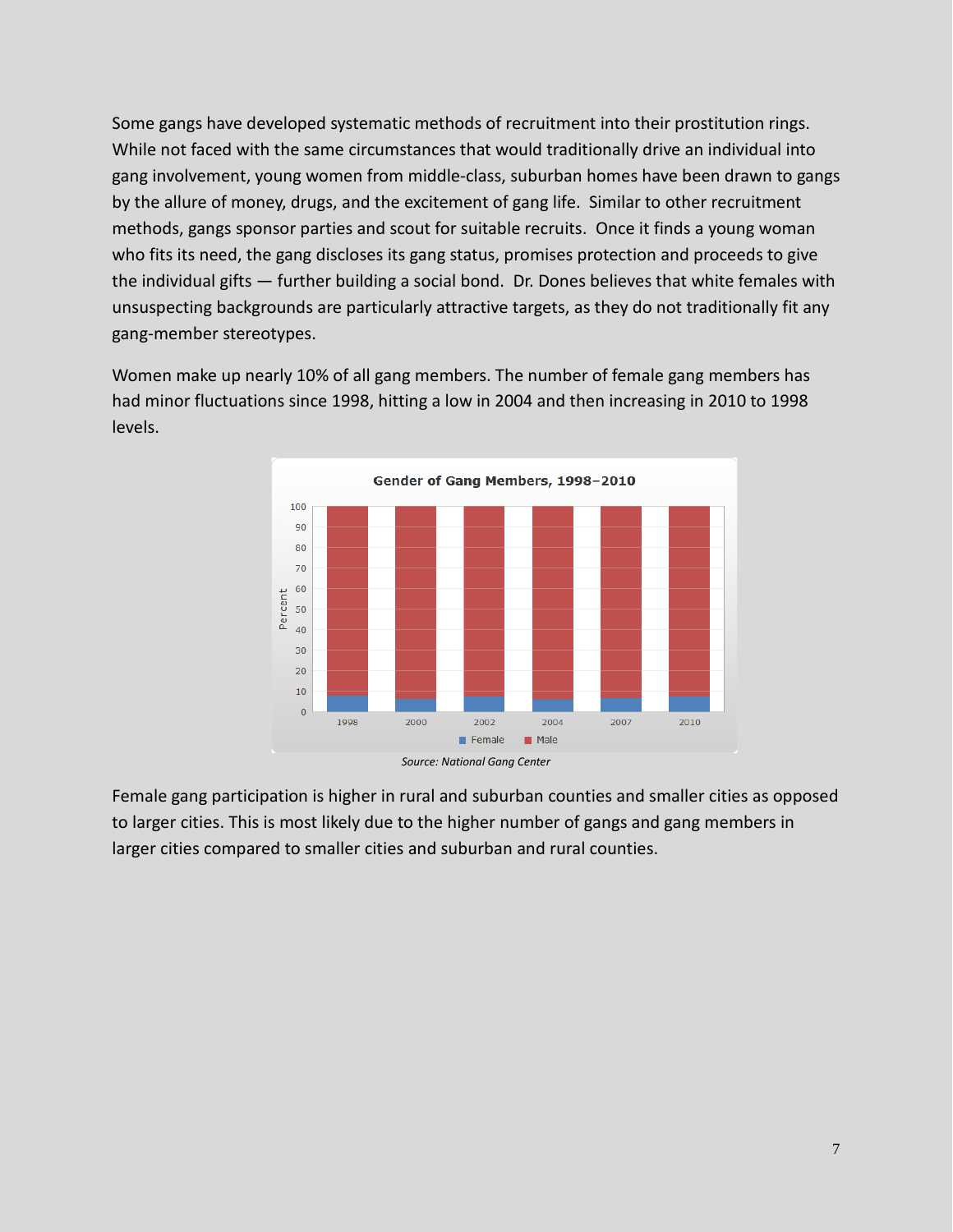

#### <span id="page-8-0"></span>**Rural Youth**

It was once believed that gangs were strictly an urban problem and that rural areas were safe zones. On the contrary, rural areas are attractive to gang members because they allow faster gang advancement through less competition and untapped drug markets, and provide gangs with the ability to avoid conflict with other gangs in more urban areas.

Even rural juveniles can be attracted to gang culture through media. The use of social media and the Internet makes it easier for gangs to move to rural areas to recruit members One gang leader from Dallas, Texas, is quoted in the *New York Times* as saying; "You recruit a couple of farm kids, and you're an instant jefe (boss)." According to one Corrections Captain "wanna-bes" can achieve legitimacy by joining real gangs, and that's one thing gang members look for in new recruits.

In the *New York Times* article *Hillbangers*, it is noted that migrant workers and their children are largely susceptible to recruitment by Hispanic gangs. In rural areas, many migrant workers are left without a sense of identity, which gangs seek to fill with membership.

Juvenile gang members are a bigger percentage of gang composition in rural and suburban counties and smaller cities as opposed to larger cities. Since larger cities have more gangs and more gang members, juveniles tend to represent a smaller segment of overall membership.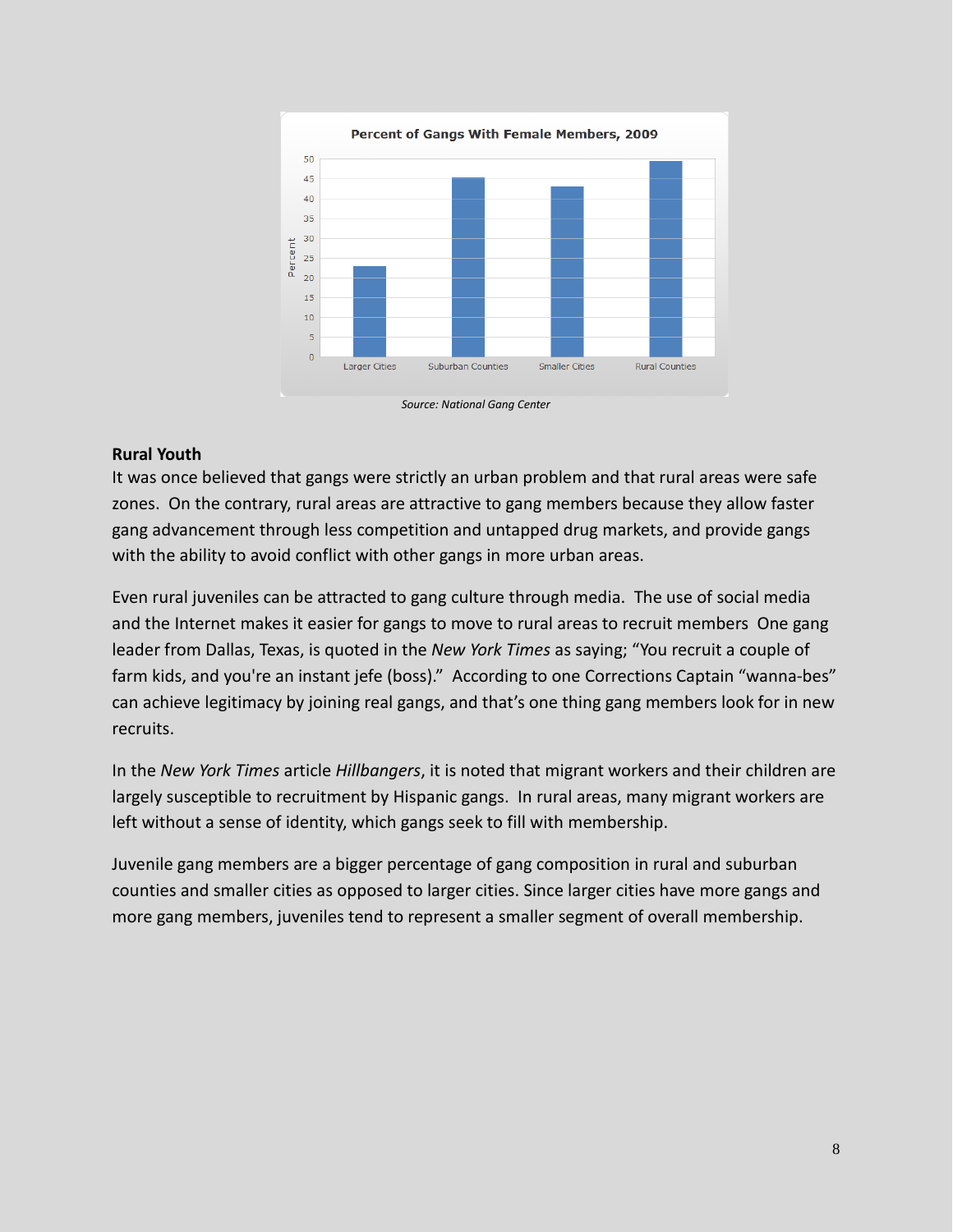

## <span id="page-9-0"></span>**Race and Ethnicity**

|                                  | <b>Larger</b> | <b>Suburban</b> | <b>Smaller</b> | <b>Rural</b>    |  |
|----------------------------------|---------------|-----------------|----------------|-----------------|--|
| <b>Race/Ethnicity</b>            | <b>Cities</b> | <b>Counties</b> | <b>Cities</b>  | <b>Counties</b> |  |
| <b>Black or African American</b> | 39.0%         | 32.7%           | 20.3%          | 56.9%           |  |
| Hispanic or Latino               | 45.5%         | 51.0%           | 53.8%          | 24.8%           |  |
| White                            | 9.7%          | 9.1%            | 14.6%          | 14.9%           |  |
| Other                            | 5.8%          | 7.2%            | 11.3%          | 3.4%            |  |
| Source: National Gana Center     |               |                 |                |                 |  |

*Source: National Gang Center*

The National Gang Center reports that gang members across the country are mostly Black or African American and Hispanic or Latino. The chart indicates that the gang presence in smaller communities and rural areas possess a percentage of Caucasian gang members.

## <span id="page-9-1"></span>**Media Influence**

It is suspected that media outlets such as YouTube, Facebook, and Twitter are directly exposing juveniles to gang culture more so than television or gangster rap ever could. Many gangs have their own Facebook pages and consistently post videos on YouTube. Such media outlets aid in the recruitment process in multiple ways. First, they allow gangs to form in ways not limited by geographic boundaries. Next, the use of social media outlets is useful for gangs to operate on under a franchise model, where one national gang operates many different local "sets." From there, gangs can appear in areas with no previous or neighboring gang problems.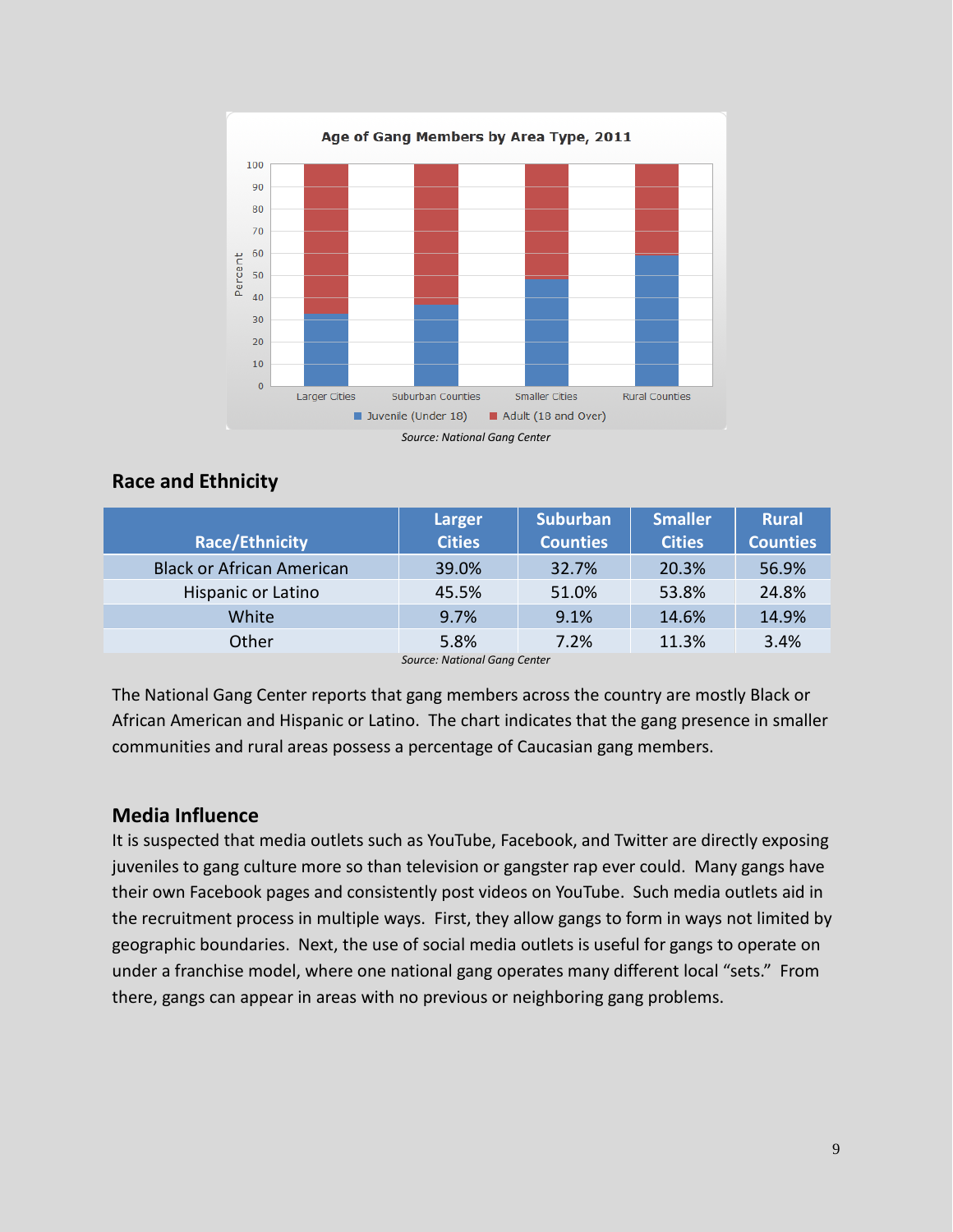<span id="page-10-0"></span>Gang members have been reported to use social media to contact potential members and coordinate gang activities from their homes. This is an especially useful tool to gang members who may be on house arrest, and can't partake in traditional street activity. Law enforcement officers have witnessed gang members using social networking sites to identify and contact potential members, and even discover where recruits physically are and meet with them face to face for recruitment.

According to Dr. D Darell Dones, curiosity is a huge factor that draws individuals towards gangs online. To win over the minds of individuals, gangs will present themselves in a positive light online; they will give the appearance that they are simply misrepresented. Their online presence will show their colors and signs with images of them socializing, in an attempt to break down negative preconceptions.

## **Summary and Conclusion**

Gang recruitment is a central focus of any anti-gang initiative. It is the life source of all enduring gangs. By gaining a better understanding of the problem, we are better prepared to combat it. Knowing the targeted age groups, risk factors for youth, and new areas in which gang influence is expanding is critical to the fight against modern gang recruitment. Gang targets are becoming more and more diverse. The Internet and mass media have helped to aid in the spread of not only gang literature and propaganda, but also in their ability to pique the curiosity of those not normally exposed to such culture. Through the Internet, gangs are able to transcend traditional geographic boundaries. Spreading more information on gangs and gang recruitment to the public through programs like Operation Gang Up will continue to play positive role in reducing crime in the area.